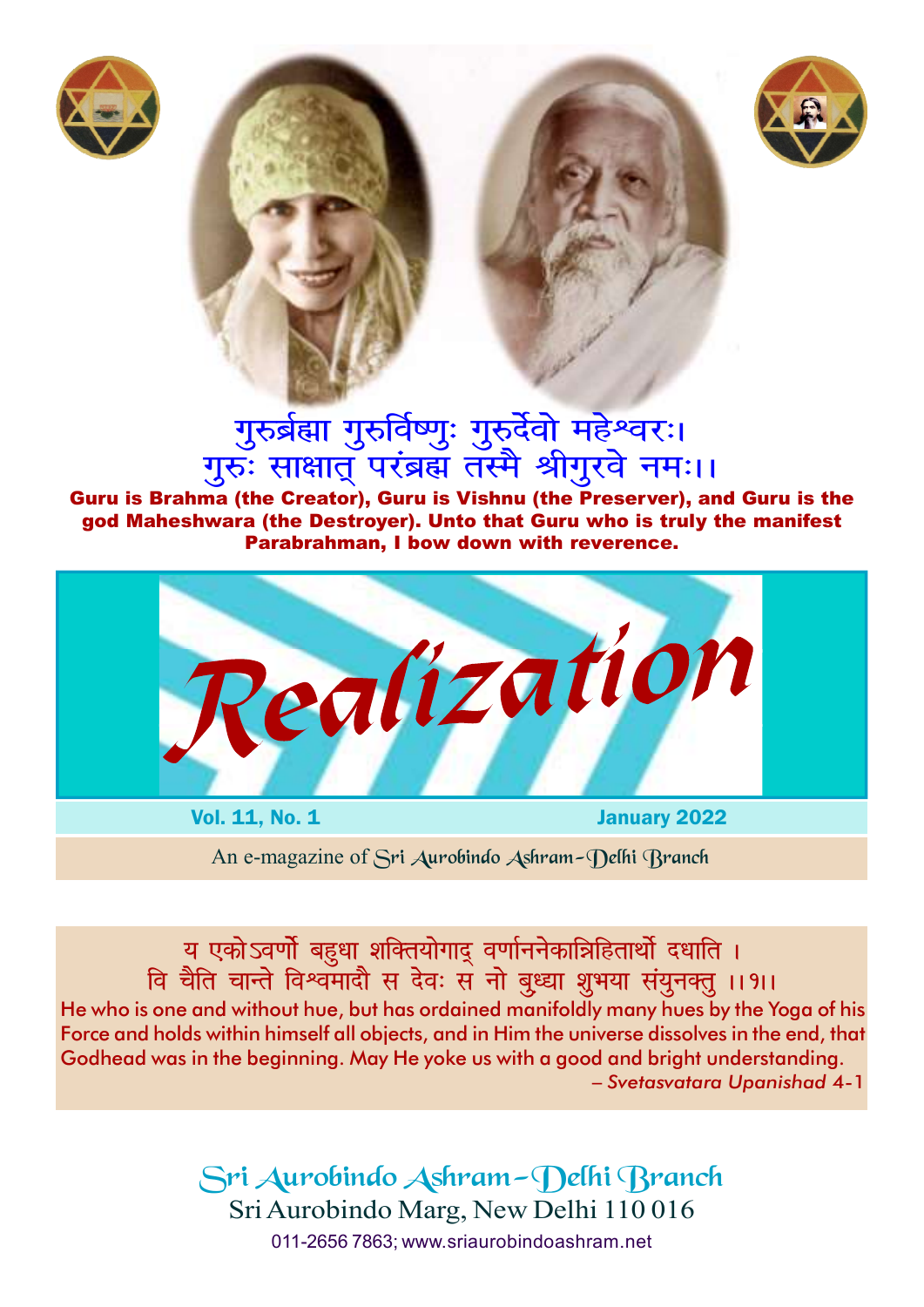## **Ongoing & Forthcoming Events** January 2022

|                                                                                       | <b>Monday - Saturday</b><br>$7 - 7:30$ pm                                                     | <b>Meditation</b>    |  |  |  |  |  |
|---------------------------------------------------------------------------------------|-----------------------------------------------------------------------------------------------|----------------------|--|--|--|--|--|
|                                                                                       | Due to COVID restrictions, until further notice, Sunday Discourses will be                    |                      |  |  |  |  |  |
| posted on <https: channel="" uccmf6jzaosbmdqjjzbnmyng="" www.youtube.com=""></https:> |                                                                                               |                      |  |  |  |  |  |
| Jan 02                                                                                | The Tragedy of the Inner Death<br>(Based on Sri Aurobindo's Savitri, Bk 2, Canto 8, line 187) | Dr. Ramesh Bijlani   |  |  |  |  |  |
|                                                                                       | <b>Musical Offering</b>                                                                       | Dr. Maitreyee Karak  |  |  |  |  |  |
| Jan 09                                                                                | <b>Thy Love</b>                                                                               | Dr. Mithu Pal        |  |  |  |  |  |
|                                                                                       | (Based on the Mother's Prayers & Meditations, Prayer of 23 May 1914)                          |                      |  |  |  |  |  |
|                                                                                       | <b>Musical Offering</b>                                                                       | Dr. Mithu Pal        |  |  |  |  |  |
| Jan 16                                                                                | The Systems of Yoga                                                                           | Dr. Mankul Goyal     |  |  |  |  |  |
|                                                                                       | (Based on Sri Aurobindo's The Synthesis of Yoga, Ch 4)                                        |                      |  |  |  |  |  |
|                                                                                       | <b>Musical Offering</b>                                                                       | Ms. Basudhara Munshi |  |  |  |  |  |
| <b>Jan 23</b>                                                                         | <b>Controlling the Uncontrollable</b>                                                         | Dr. Ramesh Bijlani   |  |  |  |  |  |
|                                                                                       | (Based on Bhagvad Gita: 2,59-61)                                                              |                      |  |  |  |  |  |
|                                                                                       | <b>Musical Offering</b>                                                                       | Aditya & Arunima     |  |  |  |  |  |
| <b>Jan 30</b>                                                                         | An Anthem of Integral Love                                                                    | Dr. Mithu Pal        |  |  |  |  |  |
|                                                                                       | (Based on the Mother's Prayers & Meditations, Prayer of 24 May 1914)                          |                      |  |  |  |  |  |
|                                                                                       | <b>Musical Offering</b>                                                                       | Dr. Mithu Pal        |  |  |  |  |  |

**ONLINE CLASSES by Shri Prashant Khanna on FREE CONFERENCE CALL PLATFORM** 

| Thursdays: 02,09,16,23,30 | $11:15$ am-12:15 pm                                         | <b>Bhagvad Gita</b>             |  |
|---------------------------|-------------------------------------------------------------|---------------------------------|--|
|                           | To join, please contact Dr. Sonia Gupta (+91 98103 05078)   |                                 |  |
| Saturdays: 04,11,18,25    | 11:00 am-12 noon                                            | <b>Bhagvad Gita</b>             |  |
|                           | Hybrid - Online + Physical (Sri Aurobindo Bhavan, Gurgaon)  |                                 |  |
|                           | To join, please contact Sri Satya Prakash (+91 88007 61046) |                                 |  |
| Sundays: 05,12,19,26      | 11:15 am-12 noon                                            | <b>Sonnets by Sri Aurobindo</b> |  |
|                           | To join, please contact Sri Satya Prakash (+91 88007 61046) |                                 |  |

YES.01 ONLINE Course on Integral Yoga [FREE], 12 January to 03 March 2022 Mon – Fri 90 minute classes (Theory: 20 classes; Practical: 10 classes) Info Website: <YESpirituality.wordpress.com> Email: sa150yes@gmail.com

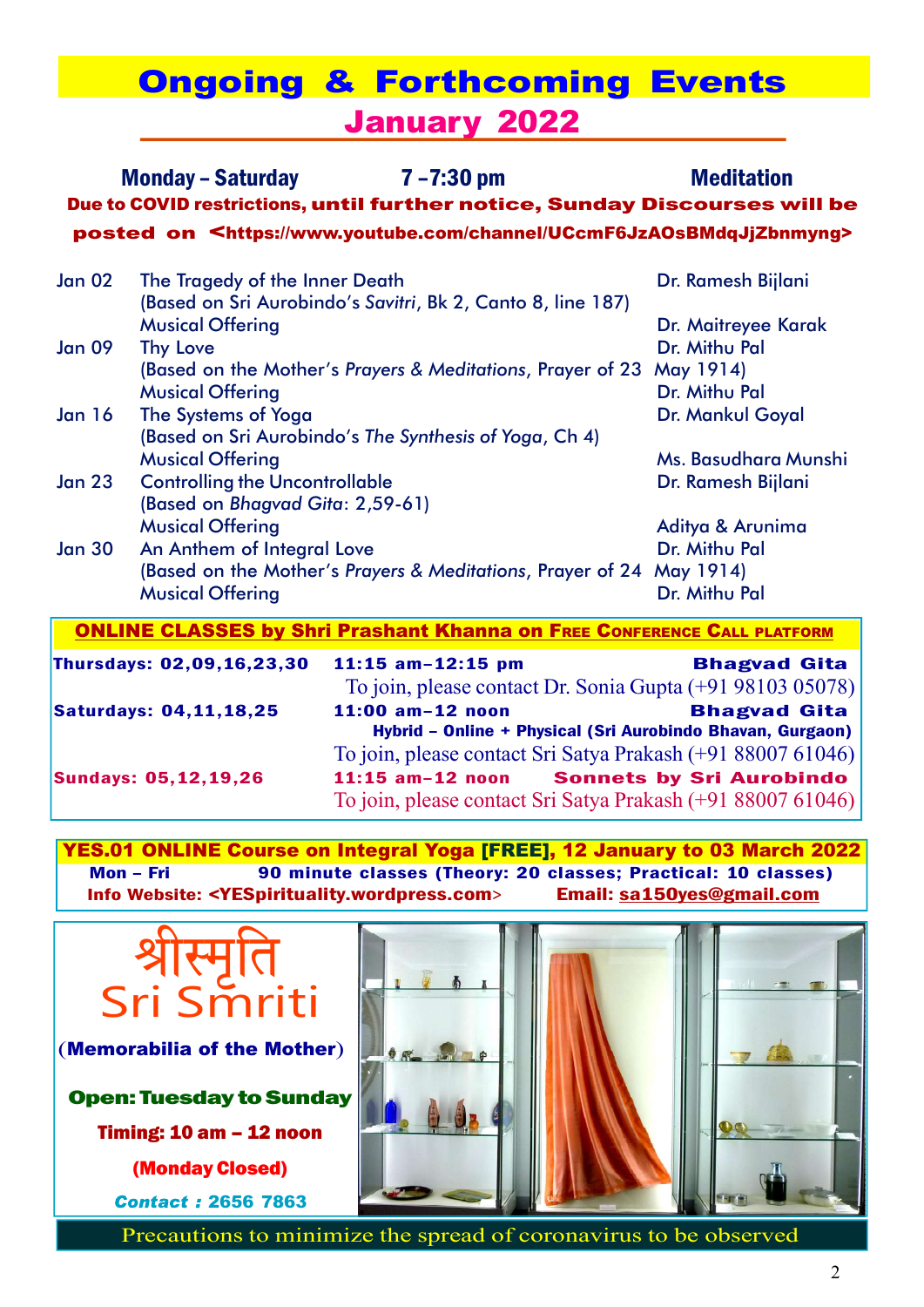#### Ashram Library (Knowledge) Tuesday to Sunday Timings : 10:00 A.M. - 4:30 P.M.<br>Contact : 011 2656 7863 (Monday closed) Contact : 011 2656 7863

|               |                | Sri Aurobindo Ashram-Delhi Branch's social MEDIA LINKS  |
|---------------|----------------|---------------------------------------------------------|
| YouTube       |                | https://youtube.com/sriaurobindoashramdelhibranch       |
| Facebook      |                | http://facebook.com/sriaurobindoashramdelhibranch       |
| Instagram     |                | https://www.instagram.com/sriaurobindoashramdelhibranch |
| Twitter       |                | https://twitter.com/saadelhibranch                      |
| Website       |                | http://sriaurobindoashram.net/                          |
| Micro Website | $\mathbb{R}^2$ | http://sriaurobindoashram.net/Mirra100/                 |

## Matri Kala Mandir (MKM) CLASSES

Corona Virus (COVID-19) outbreak has forced all Matri Kala Mandir classes in abeyance. Please make a status-check on the Ashram website, www.sriaurobindoashram.net.

## The Mother's Integral Health Centre Activities

Phone 88005 52685, <tmihc2000@gmail.com>

### Speciality Clinics by Appointment

| Tue/Thu/Sat      | 10 am-12 noon     | <b>Allopathy</b>             |
|------------------|-------------------|------------------------------|
| <b>Saturday</b>  | 11 am $-1$ pm     | <b>Ayurveda Consultation</b> |
| <b>Mon-Sat</b>   | $10$ am-4 pm      | <b>Ayurveda Treatments</b>   |
| <b>Tuesday</b>   | 10 am-12 noon     | <b>Counselling</b>           |
| <b>Thursday</b>  | 11 am-12 noon     | <b>Eye specialist</b>        |
| Mon/Wed/Fri      | 11 $am-1$ pm      | <b>Homeopathy</b>            |
| Mon-Sat (6 days) | 10:30 am-12:30 pm | <b>Physiotherapy</b>         |

### FREE Virtual Medical Consultation with Dr. Tarun Baveja ON LIFESTYLE, PHYSICAL OR PSYCHOLOGICAL ISSUES

Dr. Baveja, a general physician with over 30 years experience. has been working for The Mother's International School since 1996. For appointment, pl. contact : 88005 52685; <tmihc2000@gmail.com>

### ONLINE classes on the Physical Practices of Yoga

| Mon/Wed/Fri                                                                                                                                             |                  | 11 am-12 noon               |                  | <b>Ms. Vidya Mundhra</b> |  |  |  |
|---------------------------------------------------------------------------------------------------------------------------------------------------------|------------------|-----------------------------|------------------|--------------------------|--|--|--|
| <b>Spiritual Wellness ONLINE Program by Shri Deepak Jhamb</b>                                                                                           |                  |                             |                  |                          |  |  |  |
| Tue/Thu/Sat 4-5 pm   and  Individual sessions by appointment<br>Daily 10am-12noon<br>Email: tmihc2000@gmail.com<br>Contacts: 88005 52685; 011 2656 7863 |                  |                             |                  |                          |  |  |  |
| <b>Ongoing activities venue: ONLY on SKYPE (ID: tmihc2000)</b>                                                                                          |                  |                             |                  |                          |  |  |  |
| <b>Monday</b>                                                                                                                                           | $4:00-4:45$ pm   | <b>Vivekachoodamani</b>     | <b>Discourse</b> | <b>Dr. Tarun Baveja</b>  |  |  |  |
| Tue/Thu                                                                                                                                                 | $4:00-4:45$ pm   | Aparoksanubhuti             | <b>Discourse</b> | <b>Dr. Tarun Baveja</b>  |  |  |  |
| Wed/Fri                                                                                                                                                 | 4:00-4:45 pm     | Tattva-Bodh                 | <b>Discourse</b> | <b>Dr. Tarun Baveja</b>  |  |  |  |
| <b>Saturday</b>                                                                                                                                         | $4:00 - 4:45$ pm | <b>Bhagvad Gita Sadhana</b> | <b>Discourse</b> | <b>Dr. Tarun Baveja</b>  |  |  |  |
| <b>Sunday</b>                                                                                                                                           | 4:00-4:45 pm     | <b>Satsang</b>              | <b>Discourse</b> | <b>Dr. Tarun Baveja</b>  |  |  |  |
| Contact Ms. Swati Kohli: 98739 04420, <swatikohli3@gmail.com></swatikohli3@gmail.com>                                                                   |                  |                             |                  |                          |  |  |  |
| <b>Important Notice</b>                                                                                                                                 |                  |                             |                  |                          |  |  |  |

Precautions to minimize the spread of coronavirus to be observed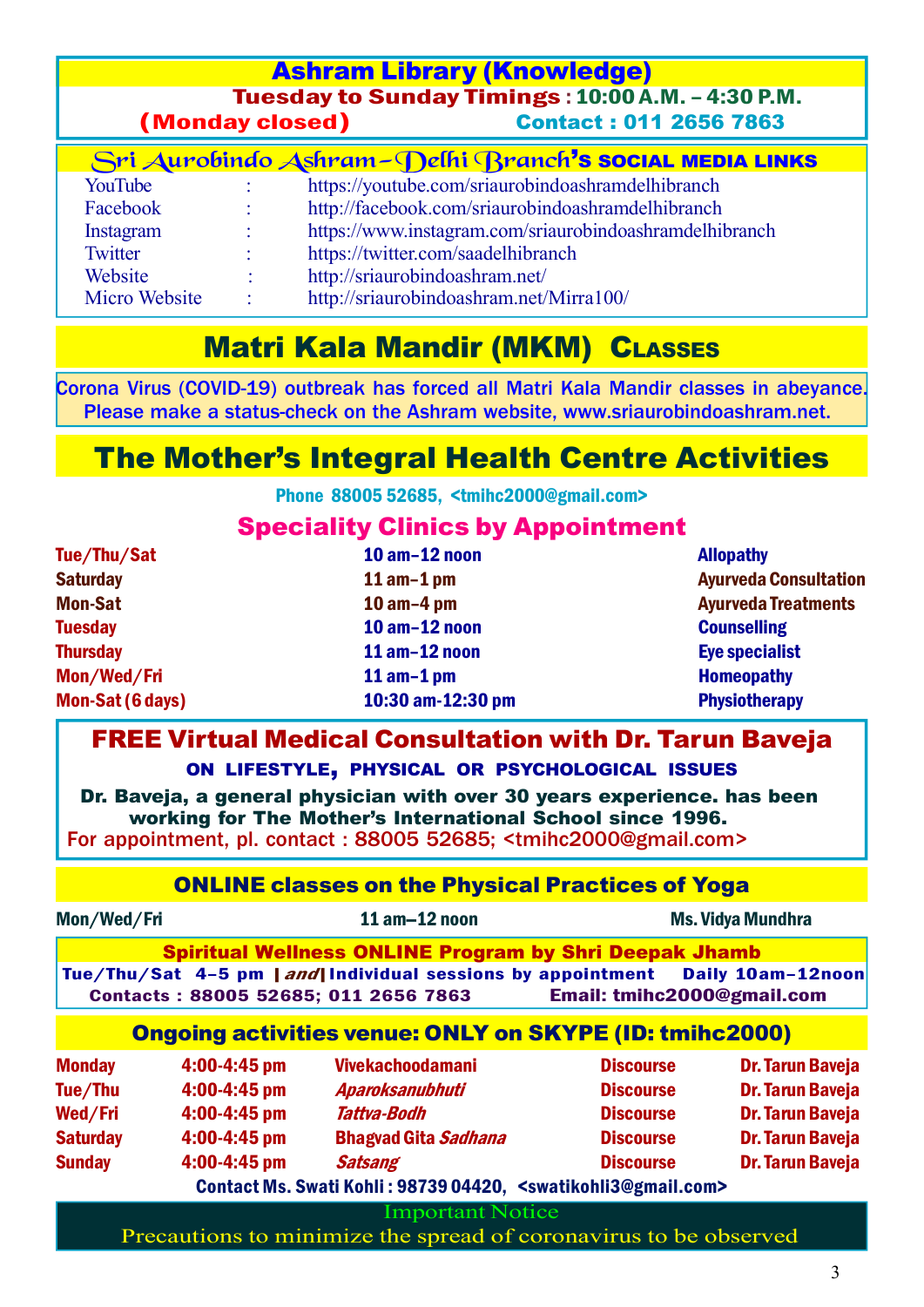### Maya : the Energy of the Absolute (2)

But these are distant, unimmediate things, and for some of them the evidence may not be considered ample. Let us come nearer to our daily life.We see a stone and we note its properties of solidity and immobility, nor can we by any persuasion be induced to imagine it as anything else but solid and immobile; and we are right, for it is both: and yet we know that its immobility and solidity are not real, that it is, and to a vision sensible of the infinitesimal would appear, a world of the most active motion, of myriads of atoms with spaces between them. Again, if there is one thing that is real to me, it is this, that I am vertical and upright, whatever the people at the Antipodes may be and that I walk in all directions horizontally along the earth; and yet alas! I know that I am in reality not vertical but nearer the horizontal, walking often vertically up and down the earth, like a fly on the wall. I know it perfectly, yet if I were constantly to translate my knowledge into imagination, a padded room in Bedlam would soon be the only place for me. This is indeed the singular and amazing law of our consciousness that it is perfectly capable of holding two contradictory conceptions at the same time and with equal strength. We accept the knowledge which Science places at our disposal, but we perpetually act upon the images which Nescience creates. I know that the sun does not rise or set, does not move round the earth, does not sail through the heavens marking the time of day as it proceeds, but in my daily life I act precisely on the supposition that this unreality really happens; I hourly and momently conceive it and firmly image it as real and sometimes regulate on it my every movement. The eternal belligerents, Science and Nescience, have come in this matter of the sun's motion, as in so many others, to a working compromise. To me as an untrammelled Will to live who by the subtle intellectual part of me, can wander through Eternity and place myself as a spectator in the centre of the sun or even outside the material Universe the better to observe its motions, the phenomenon of the earth's movement round the sun is the reality, and even Nescience consents that I shall work on it as an acknowledged fact in the operations of pure intellect; but to me as a trammelled body unable to leave the earth and bound down in my daily life to the ministry of my senses, the phenomenon of the sun's movement round the earth is the reality and to translate my intellectual knowledge into the stuff of my daily imaginations would be intolerably inconvenient; it would take my secure resting-place, the earth, from under my feet and make havoc of my life in sensation; even Science therefore consents that I shall work on the evidence of my senses as an acknowledged fact in my material life of earth-bounded existence. In this duplicity of standpoint we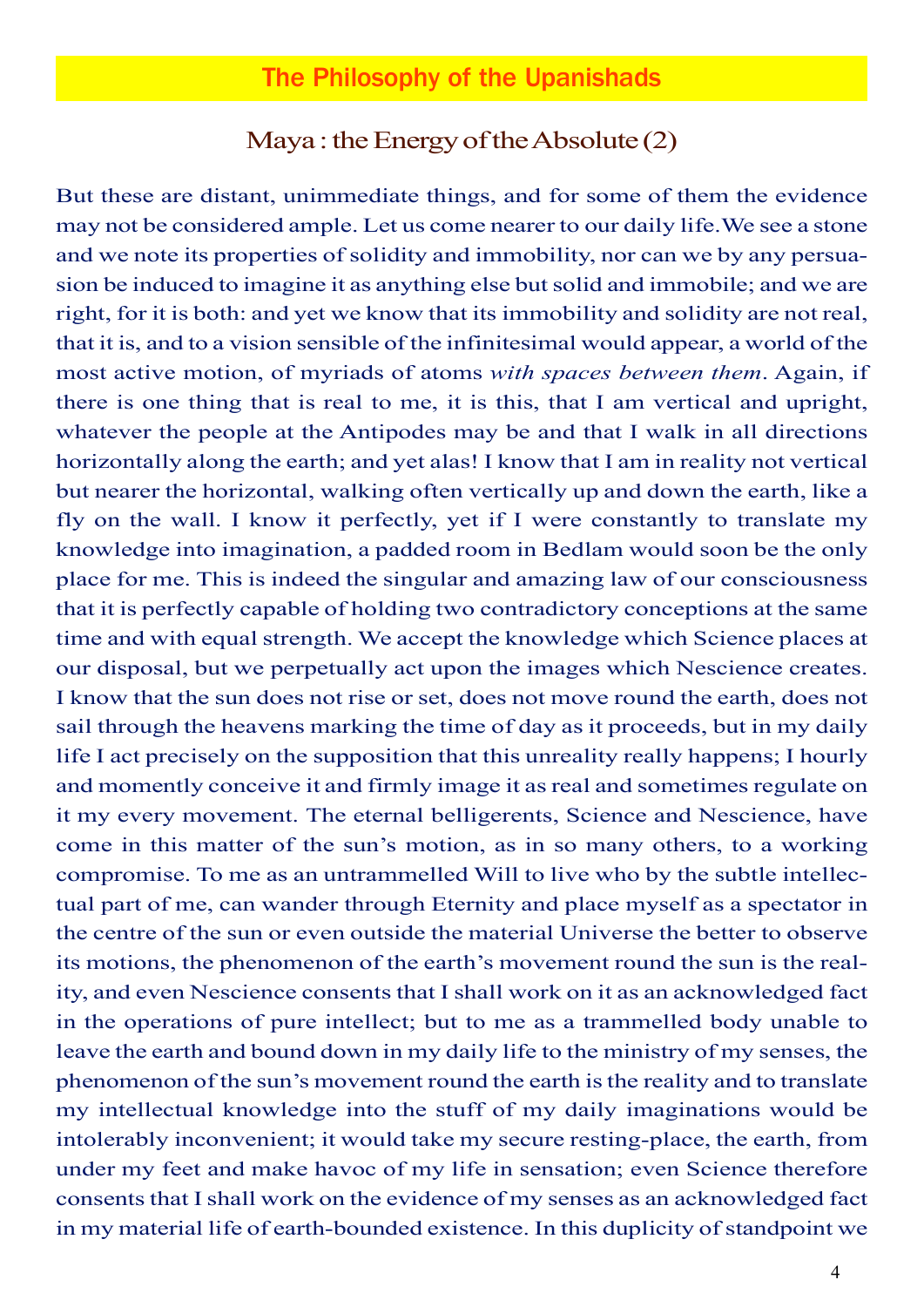see as in a glass darkly some image of the manner in which the Absolute wills to be phenomenally conditioned; at once knows perfectly what is, yet chooses to image what is not, having infinite Science, yet makes room for self-limiting Nescience. It is not necessary to labour the point, or to range through all scientific knowledge for instances; in the light of modern knowledge the objection to the coexistence of Vidya & Avidya cannot stand; it is a perpetual fact in the daily economy of Consciousness.

Yes, it may be argued, but this does not establish it as anythingmore than a possibility in regard to the Absolute. A state of things true throughout the range of phenomenal existence, may cease to operate at the point where phenomena themselves cease. The possibility, however, once granted, Vedanta is entitled to put forward Maya as the one successful explanation yet advanced of this manifold existence; first, because Maya does explain the whole of existence metaphysically and is at the same time an universal, scientifically observable fact ranging through the whole Universe and fundamentally present in every operation of Consciousness; secondly, because it does transcend phenomena as well as inform them, it has its absolute as well as its conditioned state and is therefore not only possible in the Absolute but must be the Absolute Himself in manifestation; and thirdly, because no other possible explanation can logically contain both the truth of sheer transcendent Absoluteness of the Brahman and the palpable, imperative existence of the phenomenal Universe.\*

Illogical theories, theories which part company with reason, theories which, instead of basing themselves in observed laws, take their stand in the void, may be had in plenty. Maya is no theory but a fact; no mere result of logic or speculation, but of careful observation, and yet unassailable by logic and unsurpassable by speculation.

#### – Sri Aurobindo

\* Of course I am not prepared, in these limits, to develop the final argument; that would imply a detailed examination of all metaphysical systems, which would be in itself the labour of a lifetime.

#### To be contd.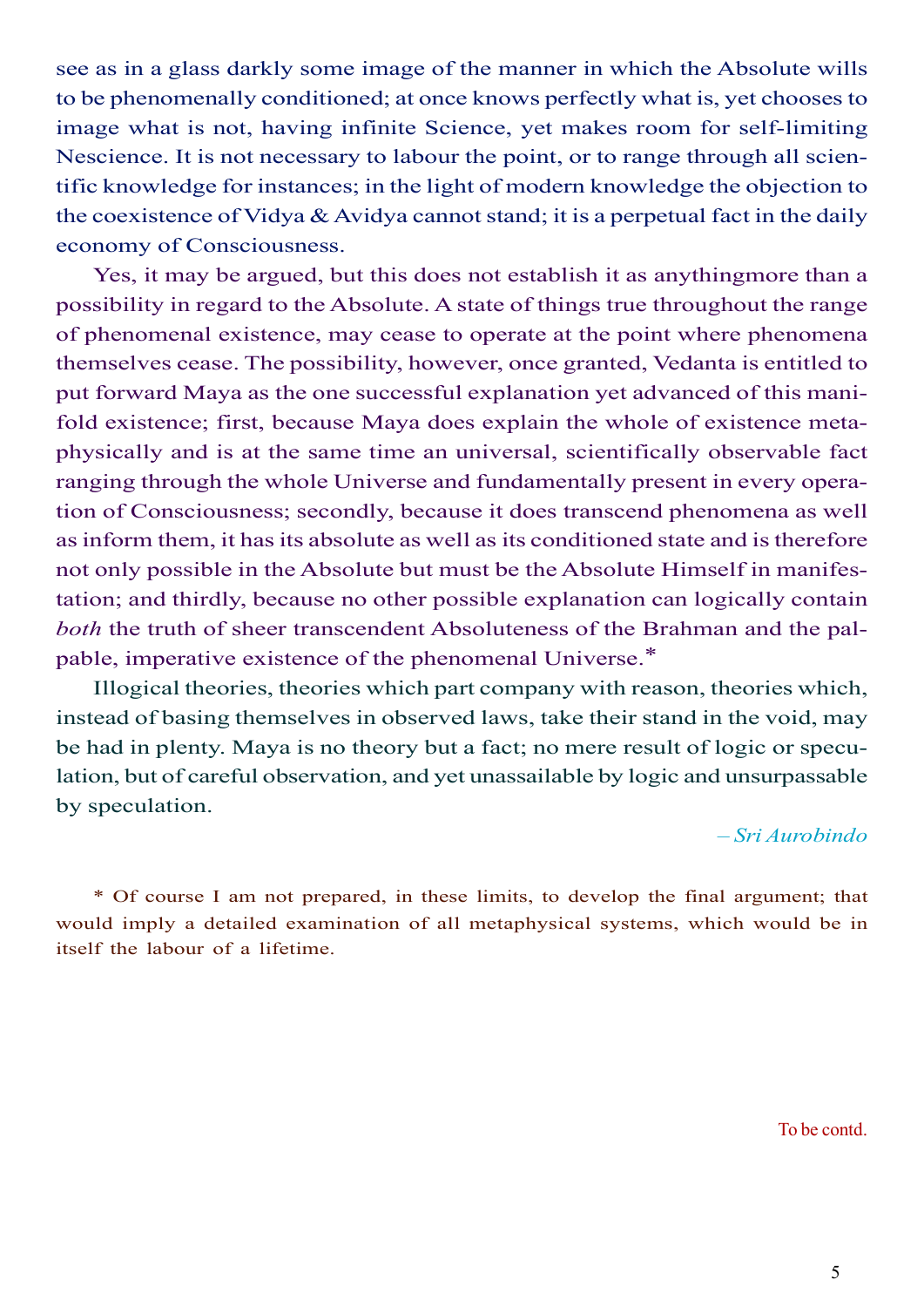## Activities during November 16 – December 15, 2021

Anniversary of the Mother's Mahasamadhi Day : The day, 17 November 2021, was observed as a day of 'silence', a day on which everybody was conscious of speaking only as much as is absolutely necessary. Collective silent meditations were held at 11:30 am and 7 pm in the Meditation Hall. Lights of Aspiration were kindled in the evening by the Ashram community at Sri Aurobindo's Shrine and the Samadhi Lawn.

SIDDHI DAY : On Siddhi Day 24 November 2021, one of the four Darshan Days celebrated in the Ashram, Km. Srila Basu in the morning led an invocation for the divine Presence in the Meditation Hall. Later in the day, an exhibition on



Sri Aurobindo's life (The Divine Signature) and an exhibition on the objects used or gifted by the Mother (Sri Smriti) remained open to the devotees till 3 pm. In the evening the traditional march-past took place and lamps of aspiration were



kindled around Sri Aurobindo's Shrine and the Samadhi Lawn. This was followed by a musical offering and a reading by Tara Didi on the atmosphere and events several days before and, on the Siddhi Day, 24 November 1926.

GLOBAL SIDDHI DARSHAN GATHERING : Tara Didi, on behalf of Sri Aurobindo Ashram - Delhi Branch participated in the auspicious occasion of Global Siddhi Darshan Gathering on 24th November 2021, which was organized virtually by La Grace, Sri Aurobindo Integral Life Center, South California, USA.

Sri Aurobindo Centers and devotees from around the world participated in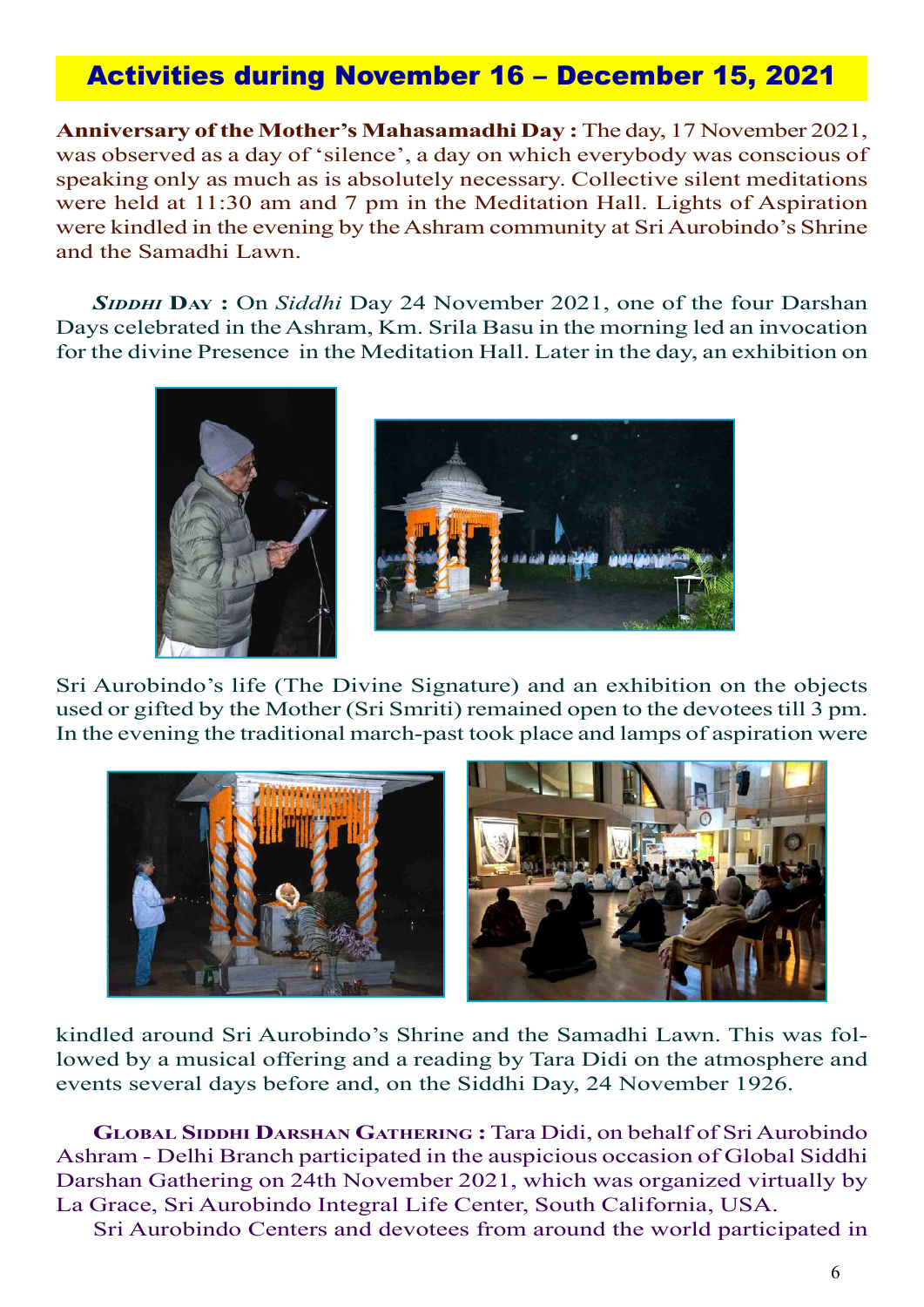and shared common aspirations and hopes for the future. This was a collective aspiration for the realization of Human Unity and a New Creation to initiate a historic and dynamic global network taking shape as collective homage to Sri Aurobindo on his 150th Birth Anniversary.

SRI AUROBINDO'S MAHASAMADHI DAY : Anniversary of Sri Aurobindo's mahasamadhi Day in the Ashram was observed on 5 December, 2021, begin-

ning by invocation for the divine Presence in the morning by Km. Srila Basu in the Meditation Hall. In the forenoon students & staff of The Mother's International School (MIS), in smaller number than usual due to COVID, along with the Ashram community, and visitor-devotees gathered on the Samadhi Lawn to pay homage to Sri Aurobindo. MIS programme consisted of musical offerings and recitations from the







works of Sri Aurobindo and the Mother.

Since  $5<sup>th</sup>$  of December this year happened to be a Sunday, at 10 am in the Satsang, Premsheela offered devotional songs in adoration of Sri Aurobindo, and Dr. Ramesh Bijlani gave a talk, based on the phrase Nityatripto Nirashrayaha (Ever Content, Never Dependent) from the Bhagvad Gita (4:20). He cited anecdotes from the life of Sri Aurobindo to illustrate what the expression means. Furthermore, he dwelt on attitude to work which can help one to arrive at such a state.

In the evening, a story by The Mother, The Virtues, which has been illustrated and printed as a children's book, was released by Tara Didi in the Meditation Hall. The Ashram Orchestra then presented a musical offering followed by reading of passages from the writings of Nirodbaran, a close disciple of Sri Aurobindo and the Mother, by Tara Didi and Jayanthy, recounting the events nearer to 5 December 1950. Nirod-Da made an insightful statement that Sri Aurobindo had stepped out of significant phases of his life more than once even though he was at a peak. The cited examples included his giving up the lucrative and prestigious Indian Civil Service (ICS) when he was practically close to qualifying for it, leaving Baroda when he had made a mark as a Professor and acting Principal of Baroda College, and stepping out of the freedom struggle when he had become one of the most prominent leaders of the nationalist move-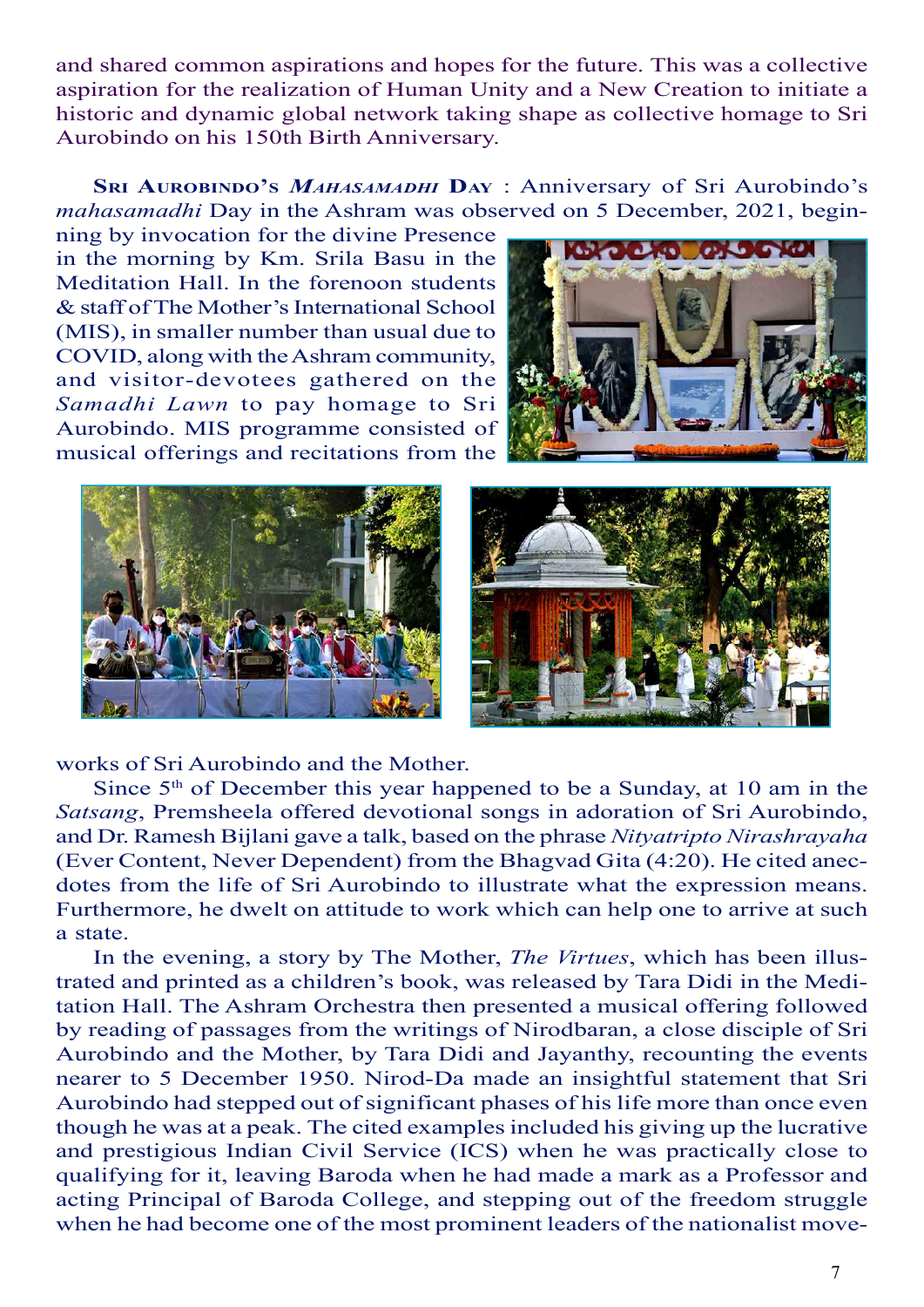

ment. He repeated it when he disappeared from the earthly scene when worldwide interest in his works and his global influence were on the ascent. Nirod-Da also talks about the time when he acted as a scribe for the Master in penning down parts of his epic, Savitri. Nirod-Da also saw a significance in some near-repetitions in Savitri, which indicated that Sri Aurobindo was leaving the progression of their work to the Mother, and expected the disciples to surrender com-

pletely to the Mother's guidance. This could be treated as the last message that Sri Aurobindo wished to give.

#### NEW YOUTUBE POSTINGS : 16 November to 15 December, 2021

How Important is Cultural Sensitivity || Dr. Sachchidananda Joshi https://www.youtube.com/watch?v=-LKQuiYpbWE The Three Steps of Nature by Dr. Mankul Goyal (Talk based on The Synthesis of Yoga, Vol. 2) Gaaiye Ganapati Jagvandan || Devi Karunamayee A Bond of Perfect Consciousness by Mithu Pal (Talk based on the Mother's Prayer of 20 May 1914) राता के विविध अंगों का प्रशिक्षण - बौद्धिक शिक्षा ।। डा० रमेश बिजलानी Reality Omnipresent by Dr. Ramesh Bijlani (Talk based on The Life Divine) *सखी* ।। डा० मिठ् पाल Sant Parama Hitkaaree || Devi Karunamayee Jayati Jayati Jai Jai Maa Mira || Dr. Mithu Pal Savitri by Sri Aurobindo : Book I Canto V Section V For Our Existence? Jage Bhag Hamare || Devi Karunamayee Om Tryambakam Yajamahe || Devi Karunamayee

(Maha Mrityunjay Mantra)

A God's Labour, a poem by Sri Aurobindo Ever Content, Never Dependent by Dr. Ramesh Bijlani

**Title** Link

https://www.youtube.com/watch?v=Xl9AjQclc3c

https://www.youtube.com/watch?v=rcq7nYie5ik https://www.youtube.com/watch?v=a4H3i-bPh\_M

https://www.youtube.com/watch?v=tVMgX66v9nE https://www.youtube.com/watch?v=4ScD1-eFzdI

https://www.youtube.com/watch?v=0ffuHWnoZ4I https://www.youtube.com/watch?v=Iswb762Ad8A https://www.youtube.com/watch?v=GKnLmpQgj88 https://www.youtube.com/watch?v=qsvJq9uaD-0

https://www.youtube.com/watch?v=NVXuWWRM5Lg https://www.youtube.com/watch?v=JiOtWcYgyO8

https://www.youtube.com/watch?v=2ZkglF6zbUw https://www.youtube.com/watch?v=sAMtmEUI4XI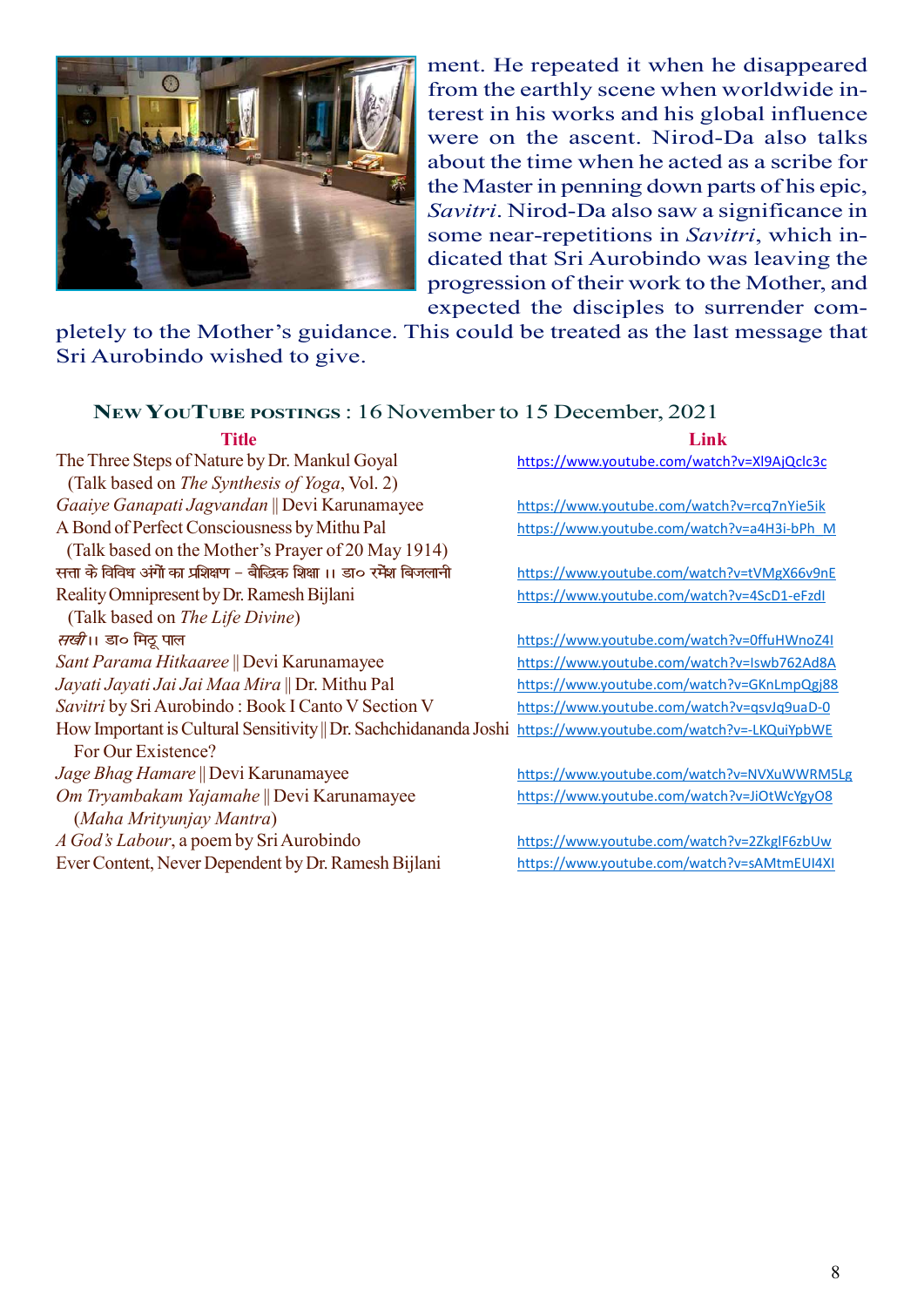#### THE NEW THOUGHT: THE DOCTRINE OF PASSIVE RESISTANCE (1)

#### **INTRODUCTION**

In a series of articles, published in this paper soon after the Calcutta session of the Congress, we sought to indicate our view both of the ideal which the Congress had adopted, the ideal of Swaraj or self-government as it exists in the United Kingdom or the Colonies, and of the possible lines of policy by which that ideal might be attained. There are, we pointed out, only three possible policies; petitioning, an unprecedented way of attempting a nation's liberty, which cannot possibly succeed except under conditions which have not yet existed among human beings; self-development and self-help; and the old orthodox historical method of organised resistance to the existing form of government. We acknowledged that the policy of self-development which the New party had forced to the front, was itself a novel departure under the circumstances of modern India. Self-development of an independent nation is one thing; self-development from a state of servitude under an alien and despotic rule without the forcible or peaceful removal of that rule as an indispensable preliminary, is quite another. No national self-development is possible without the support of rajshakti, organized political strength, commanding, and whenever necessary compelling general allegiance and obedience. A caste may develop, a particular community may develop by its own efforts supported by a strong social organization; a nation cannot. Industrially, socially, educationally there can be no genuine progress carrying the whole nation forward, unless there is a central force representing either the best thought and energy of the country or else the majority of its citizens and able to enforce the views and decisions of the nation on all its constituent members. Because Japan had such a central authority, she was able in thirty years to face Europe as an equal; because we in India neither had such an authority nor tried to develop it, but supported each tottering step by clinging to the step-motherly apron strings of a foreign Government, our record of more than seventy years has not been equal to one year of Japan.We have fumbled through the nineteenth century, prattling of enlightenment and national regeneration; and the result has been not national progress, but national confusion and weakness. Individuals here and there might emancipate themselves and come to greatness; particular communities might show a partial and one-sided development, for a time only; but the nation instead of progressing, sank into a very slough of weakness, helplessness and despondency. Political freedom is the life-breath of a nation; to attempt social reform, educational reform, industrial expansion, the moral improvement of the race without aiming first and foremost at political freedom, is the very height of ignorance and futility. Such attempts are foredoomed to disappointment and failure; yet when the disappointment and failure come, we choose to attribute them to some radical defect in the national character, as if the nation were at fault and not its wise men who would not or could not understand the first elementary conditions of success. The primary requisite for national progress, national reform, is the free habit of free and healthy national thought and action which is impossible in a state of servitude. The second is the organization of the national will in a strong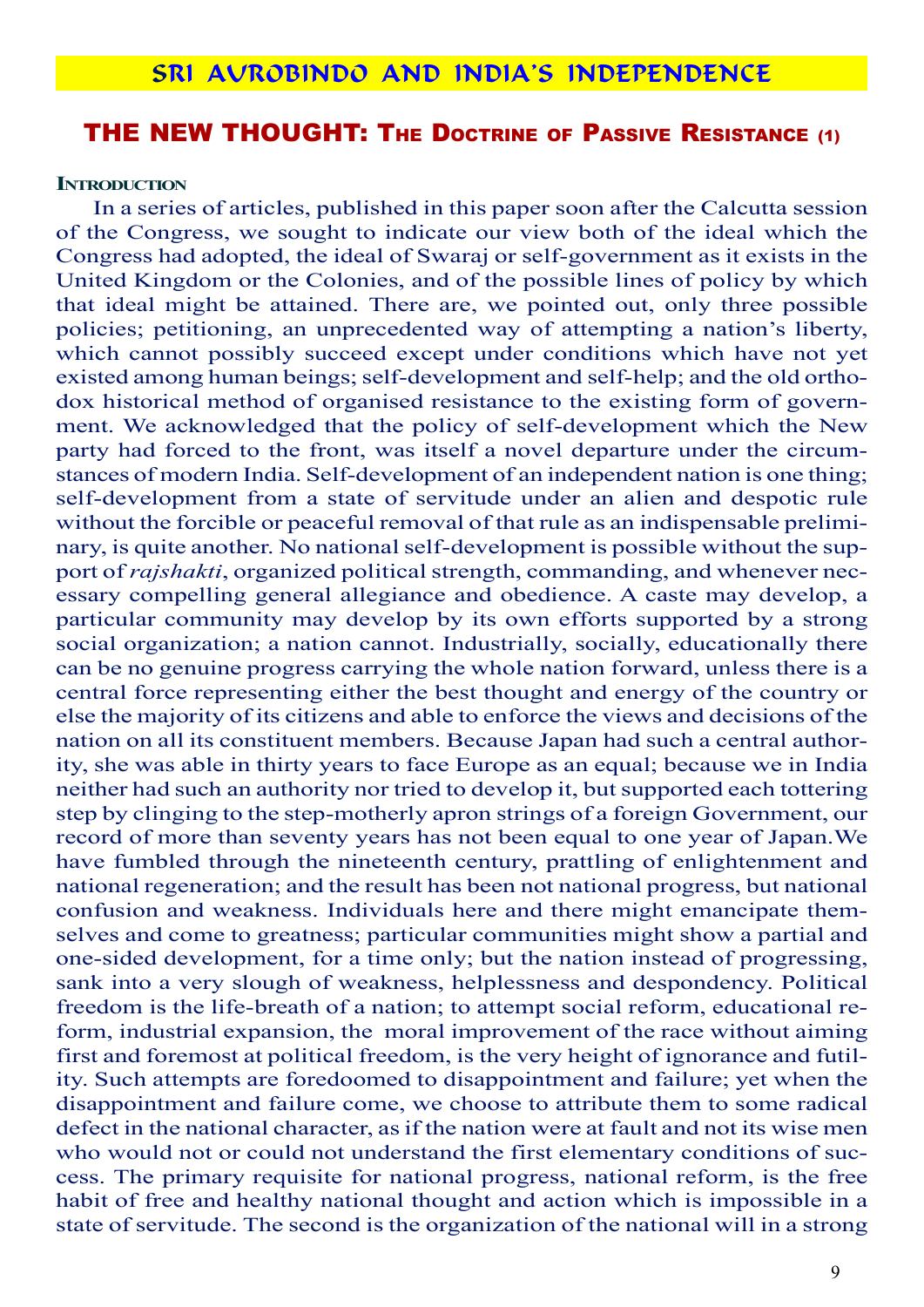central authority.

How impossible it is to carry out efficiently any large national object in the absence of this authority was shown by the fate of the Boycott in Bengal. It is idle to disguise from ourselves that the Boycott is not as yet effective except spasmodically and in patches. Yet to carry through the Boycott was a solemn national decision which has not been reversed but rather repeatedly confirmed. Never indeed has the national will been so generally and unmistakeably declared; but for the want of a central authority to work for the necessary conditions, to support by its ubiquitous presence the weak and irresolute and to coerce the refractory, it has not been properly carried out. For the same reason national education languishes. For the same reason every attempt at large national action has failed. It is idle to talk of self development unless we first evolve a suitable central authority or Government which all will or must accept. The Japanese perceived this at a very early stage and leaving aside all other matters, devoted their first energies to the creation of such an authority in the person of the Mikado and his Government, holding it cheaply purchased even at the price of temporary internal discord and civil slaughter. We also must develop a central authority, which shall be a popular Government in fact though not in name. But Japan was independent; we have to establish a popular authority which will exist side by side and in rivalry with a despotic foreign bureaucracy—no ordinary rough-riding despotism, but quiet, pervasive and subtle, one that has fastened its grip on every detail of our national life and will not easily be persuaded to let go, even in the least degree, its octopus-like hold. This popular authority will have to dispute every part of our national life and activity, one by one, step by step, with the intruding force to the extreme point of entire emancipation from alien control. This and no less than this is the task before us.AModerate critic characterised it at the time as an unheroic programme; but to us it seems so heroic that we frankly acknowledge its novelty and audacity and the uncertainty of success. For success depends on the presence of several very rare conditions. It demands in the first place a country for its field of action in which the people are more powerfully swayed by the fear of social excommunication and the general censure of their fellows than by the written law. It demands a country where the capacity for extreme self-denial is part of the national character or for centuries has taken a prominent place in the national discipline. These conditions exist in India. But it requires also an iron endurance, tenacity, doggedness far above anything that is needed for the more usual military revolt or sanguinary revolution.

These qualities we have not as yet developed at least in Bengal; but they are easily generated by suffering and necessity and hardened into permanence by a prolonged struggle with superior power. There is nothing like a strong pressure from above to harden and concentrate what lies below—always provided that the superior pressure is not such as to crush the substance on which it is acting. The last requisite therefore for the success of the policy of self-development against the pressure of foreign rule is that the bureaucracy will so far respect its former traditions and professions as not to interfere finally with any course of action of the popular authority which does not itself try violently to subvert the connection of the British Empire with India. It is extremely doubtful whether this last condition will be satisfied. It is easy to see how the bureaucracy might put a summary end to National Education or an effective check on industrial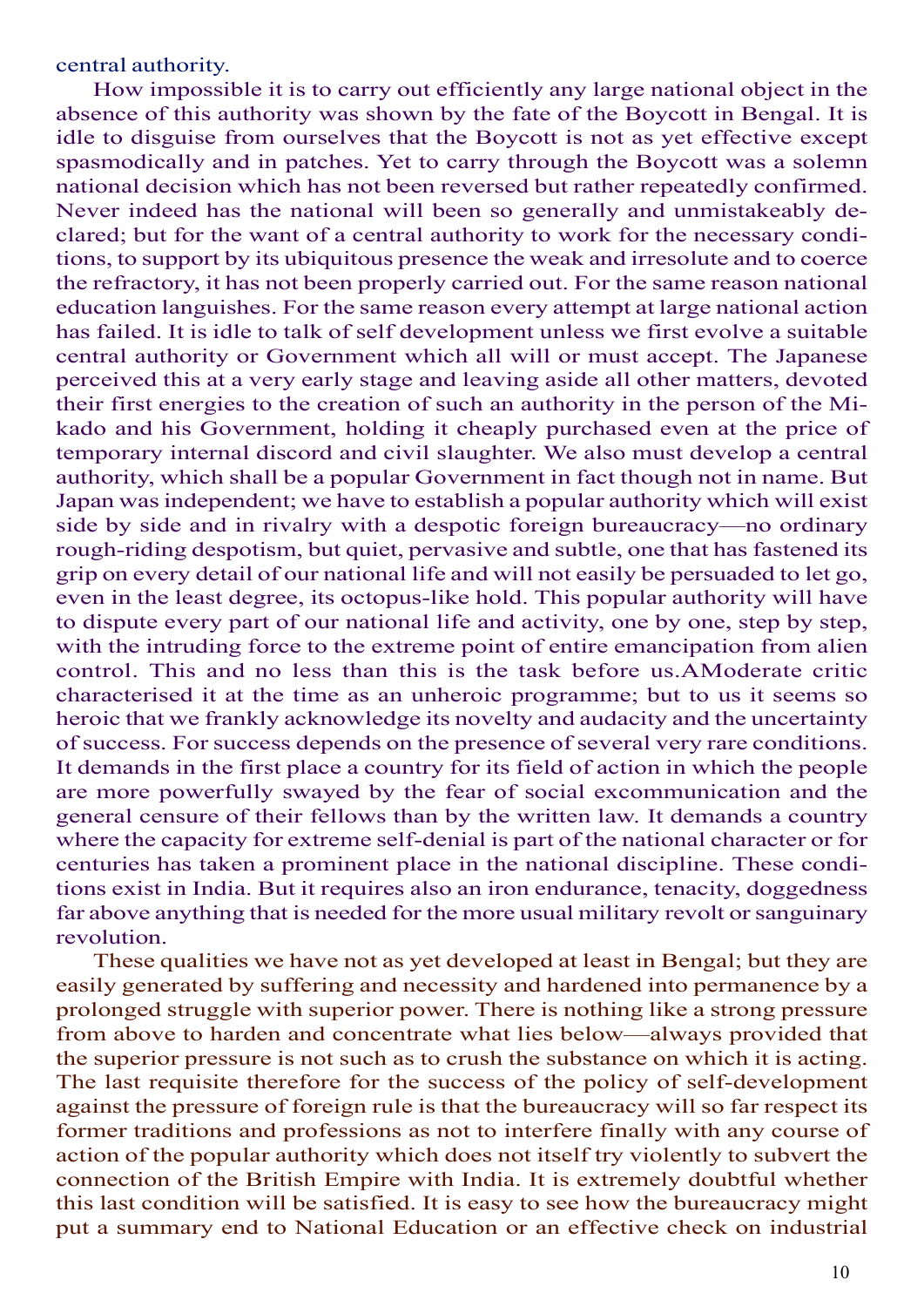expansion or do away arbitrarily with popular Arbitration Courts. It is easy to see how the temptation to resort to Russian methods on a much larger and effective scale than that of mere Fullerism [of Lt. Governor Fuller] might prove too strong for a privileged class which felt power slipping from its hold. We therefore said in our previous articles that we must carry on the attempt at self-development as long as we were permitted. What would be our next recourse if it were no longer permitted it is too early to discuss.

The attempt at self-development by self-help is absolutely necessary for our national salvation, whether we can carry it peacefully to the end or not. In no other way can we get rid of the fatal dependence, passivity and helplessness in which a century of all-pervasive British control has confirmed us. To recover the habit of independent motion and independent action is the first necessity. It was for this reason that after extreme provocation and full conviction of the hopelessness otherwise of inducing any change of policy in the older politicians, the leaders of the new school decided to form an independent party and place their views as an independent programme before the country. Their action, though much blamed at the time, has been thoroughly justified by results. The National Congress has not indeed broken with the old petitioning traditions, but it has admitted the new policy as an essential part of the national programme.

Swadeshi and National Education have been recognized, and, in all probability, Arbitration will be given its proper prominence at the next session; Boycott has been admitted as permissible in principle to all parts of India though the recommendation to extend it in practice as an integral part of the national policy was not pressed. It only remained to develop the central authority which will execute the national policy and evolve with time into a popular Government. It was for this object that the New party determined not to be satisfied with any further evasion of the constitution question, though they did not press for the adoption of their own particular scheme. It is for this object that a Central National Committee has been formed; that Conferences are being held in various districts and sub-divisions and committees created; that the Provincial Conferences are expected to appoint a Provincial Committee for all Bengal. The mere creation of these Committees will not provide us with our central authority, nor will they be really effective for the purpose until the new spirit and the new views are paramount in the whole country. But it is the first step which costs and the first step has been taken. So far, well; but the opposition of the bureaucracy to the national self-development must be taken into account. Opposition, not necessarily final and violent, will undoubtedly be offered; and we have not as yet considered the organization of any means by which it can be effectually met. Obviously we shall have to fall back on the third policy of organised resistance, and have only to decide what form the resistance should take, passive or active, defensive or aggressive. It is well known that the New party long ago formulated and all Bengal has in theory accepted, the doctrine of passive, or, as it might be more comprehensively termed, defensive resistance.We have therefore not only to organize a central authority, not only to take up all branches of our national life into our hands, but in order to meet bureaucratic opposition and to compel the alien control to remove its hold on us, if not at once, then tentacle by tentacle we must organize defensive resistance.

Bande Mataram April 11, 1907 – Sri Aurobindo